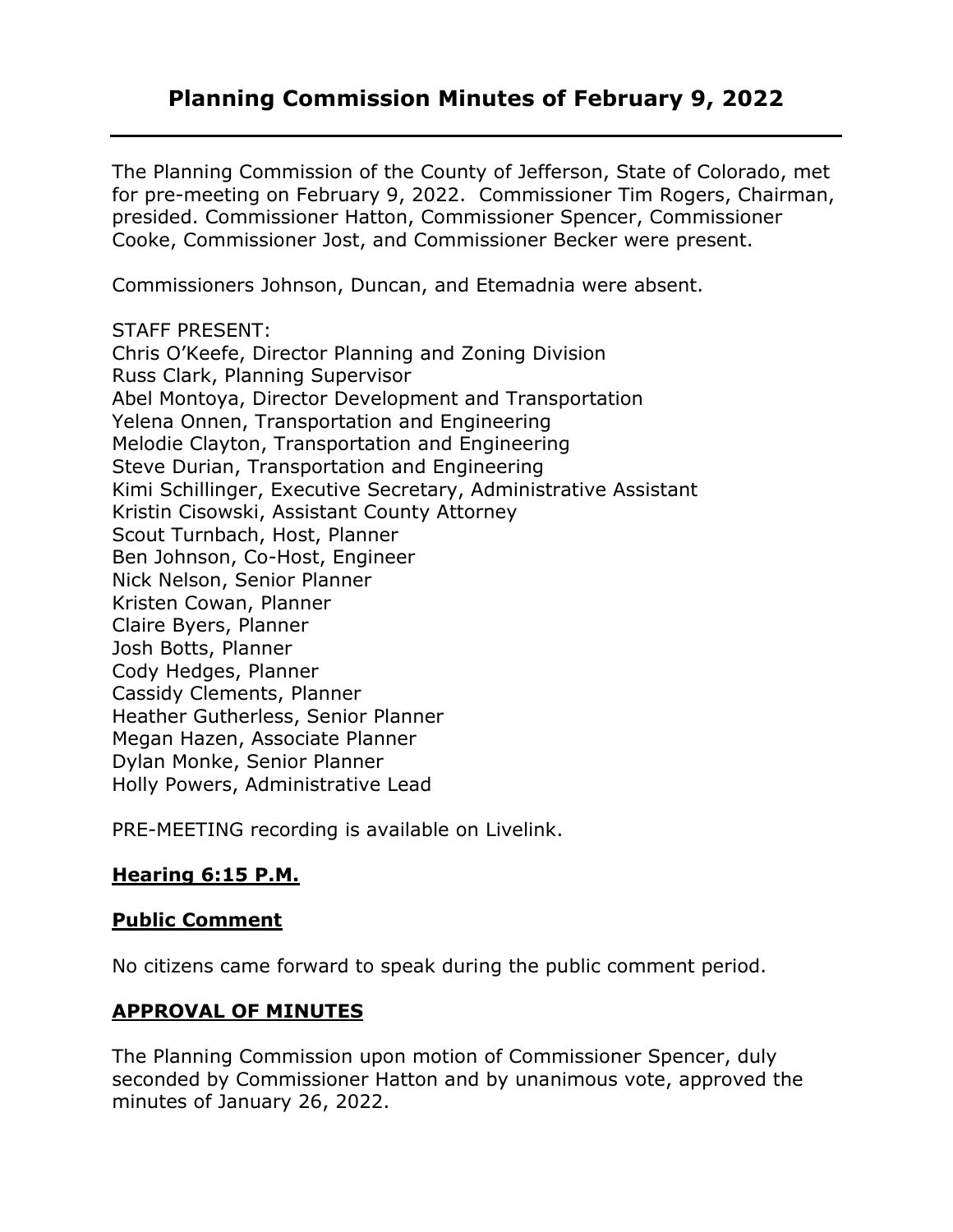# **Jefferson County Planning Commission**

Regular Meeting Minutes – Page 2 of 4

#### $\mathcal{L}_\mathcal{L}$  , which is a set of the set of the set of the set of the set of the set of the set of the set of the set of the set of the set of the set of the set of the set of the set of the set of the set of the set of **PUBLIC HEARING CONSENT AGENDA**

No one requested to testify in the following cases:

| 21-135510RZ              | Rezoning                                                                                             |
|--------------------------|------------------------------------------------------------------------------------------------------|
| <b>Case Name:</b>        | Dakota Ridge ODP Amendment No. 1                                                                     |
| <b>Owner/Applicant:</b>  | Meritage Homes of Colorado, Inc., an Arizona<br>corporation                                          |
| Location:                | 11415 W Belleview Avenue                                                                             |
|                          | Lots 1-72 and Tracts A-4, Dakota Ridge Subdivision                                                   |
|                          | Section 16, Township 5 South, Range 69 West                                                          |
| <b>Approximate Area:</b> | $6.01$ acres                                                                                         |
| <b>Purpose:</b>          | To amend the existing Planned Development<br>(PD) to modify the required front and side<br>setbacks. |
| <b>Case Manager:</b>     | Kristen Cowan                                                                                        |

The Planning Commission, upon motion of Commissioner Becker, duly seconded by Commissioner Spencer and by unanimous vote, adopted the attached resolutions recommending **approval** of the cases on the consent agenda subject to the conditions of approval identified in the applicable staff reports.

# **PUBLIC HEARING REGULAR AGENDA**

| 21-109202RZ              | Rezoning (Previous hearing date November 17,<br>2021)                                                                                                                                      |
|--------------------------|--------------------------------------------------------------------------------------------------------------------------------------------------------------------------------------------|
| <b>Case Name:</b>        | 54th and McIntyre Official Development Plan                                                                                                                                                |
| Owner:                   | Margaret Ann Hunnicutt, and Robert Gordon<br>Lipstreu, Sr.                                                                                                                                 |
| <b>Location:</b>         | 5400 and 5440 McIntyre Street                                                                                                                                                              |
|                          | Section 13, Township 3 South, Range 70 West                                                                                                                                                |
| <b>Approximate Area:</b> | 16.16 Acres                                                                                                                                                                                |
| <b>Purpose:</b>          | To rezone from Agricultural - Two (A-2) to a<br>Planned Development (PD) to allow for 128<br>detached and attached dwelling units on a<br>single lot.                                      |
|                          | On December 7, 2021, this case was remanded<br>to the Planning Commission to allow the<br>applicant to modify the written restrictions to<br>reduce the number of proposed dwelling units. |
| <b>Case Manager:</b>     | <b>Nick Nelson</b>                                                                                                                                                                         |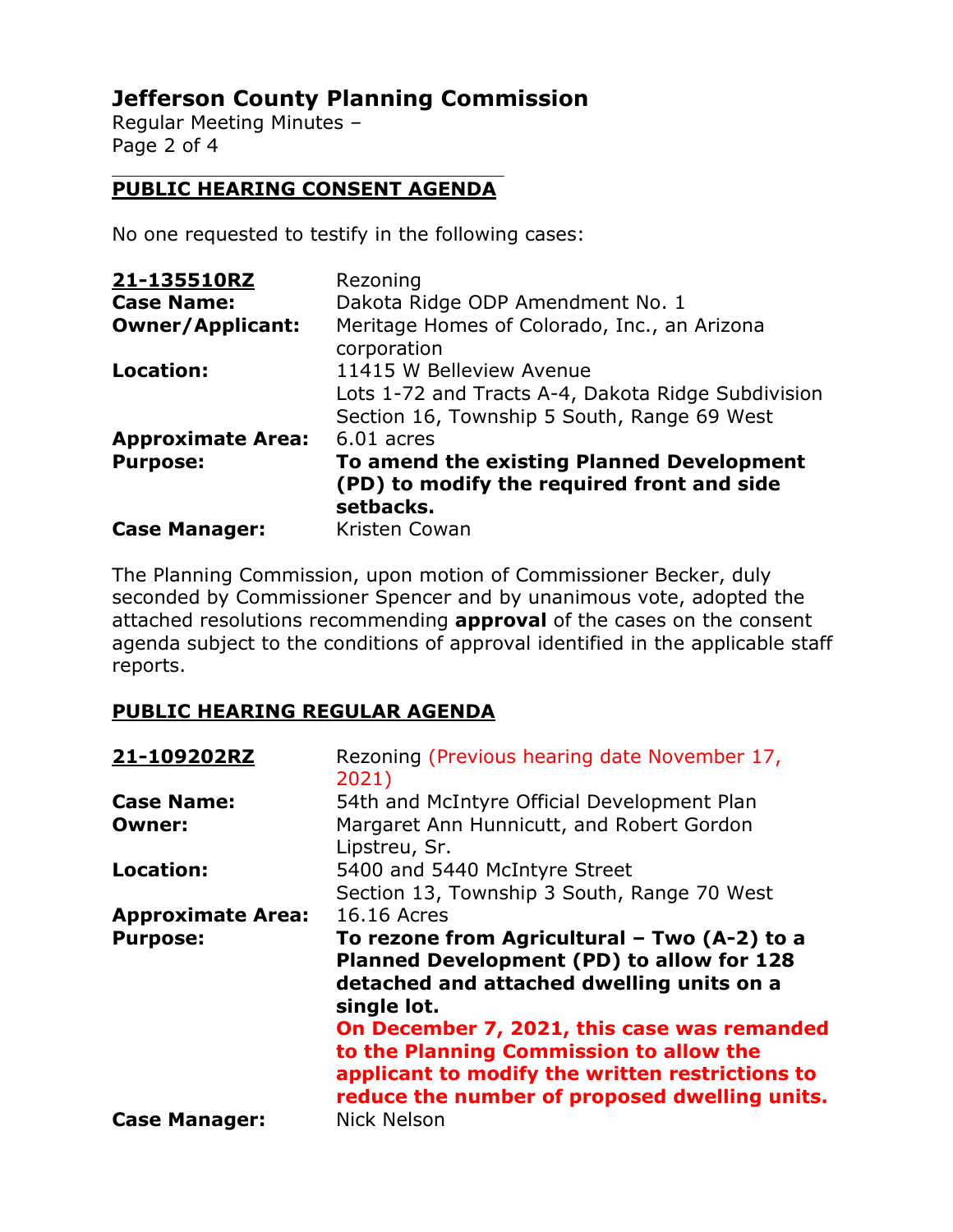# **Jefferson County Planning Commission**

Regular Meeting Minutes – Page 3 of 4

Sworn Testimony

Tyler Elick, Applicant Represent Kayleigh Robinson, Applicant Representative Thomas Pannell, Applicant Representative MaryLee Gibson, Juniper Ridge Estates HOA Cody Christman, Marriott Orchard HOA Josh Mangiagli, Citizen in Opposition Mike Rawluk, Citizen in Opposition Philip Skaff, Citizen in Opposition Gerry Williams, Citizen in Opposition Leslie Schomer, Citizen in Opposition Mary Lou Mobley, Citizen in Opposition John Rummans, Citizen in Opposition Paul Pronsati, Brookfield Acres HOA Christo Slee, Citizen in Opposition Tony Rawluk, Citizen in Opposition Megan Castle, Stonebridge Crossing HOA Phil Lankford, Citizen in Opposition Josh Moles, Citizen in Opposition John Delello, Citizen in Opposition Mac McCreless, Citizen in Opposition Eric Schultz, Citizen in Opposition Tom Buck, Citizen in Opposition Roberta Garrett, Citizen in Opposition Lelsley Walbridge, Citizen in Opposition Doug Raizk, Citizen in Opposition Julie Windholz-Brown, Citizen in Opposition Eliza Stallings, Citizen in Opposition Michael Christian, Citizen in Opposition Shawn Brannon, Citizen in Opposition Paul Pigeon, Citizen in Opposition Erica Hermsen, Citizen in Opposition Denise Bohan, Citizen in Opposition Debbie Erickson, Citizen in Opposition Adam Denno, Citizen in Opposition Joycelyn Schneider, Citizen in Opposition

Following the taking of sworn testimony and a general discussion, the Planning Commission upon motion of Commissioner Jost, duly seconded by Commissioner Cooke and by majority vote, adopted the attached resolution recommending **DENIAL** of this case.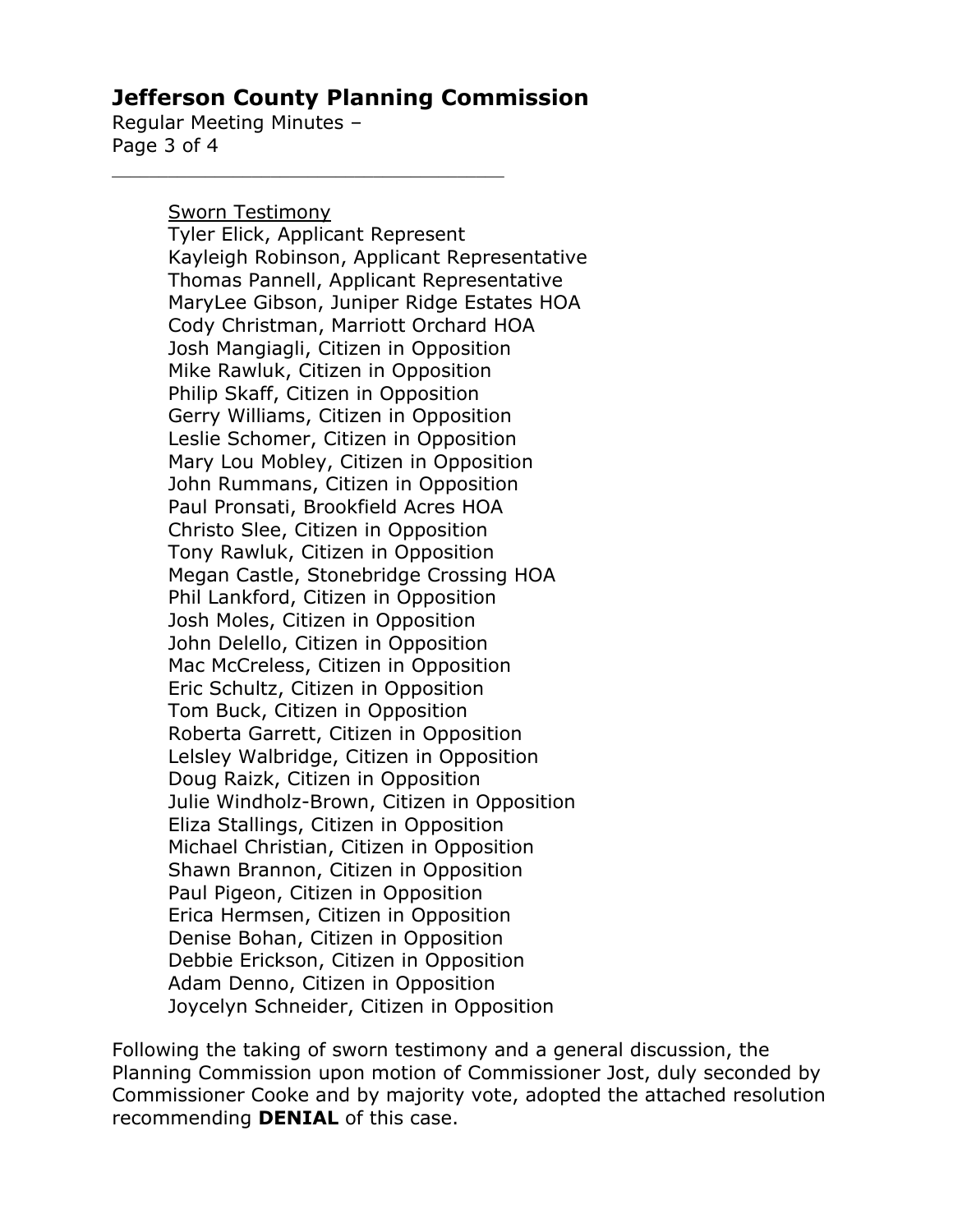# **Jefferson County Planning Commission**

Regular Meeting Minutes - Page 4 of 4

There being no further business to come before the Planning Commission, the meeting was adjourned at 10:53 p.m.

ATTEST:

PLANNING COMMISSION OF THE COUNTY OF JEFFERSON, COLORADO

 $\int \frac{1}{x}$ 

February 9, 2022 Date

 $3.2022$ 

Date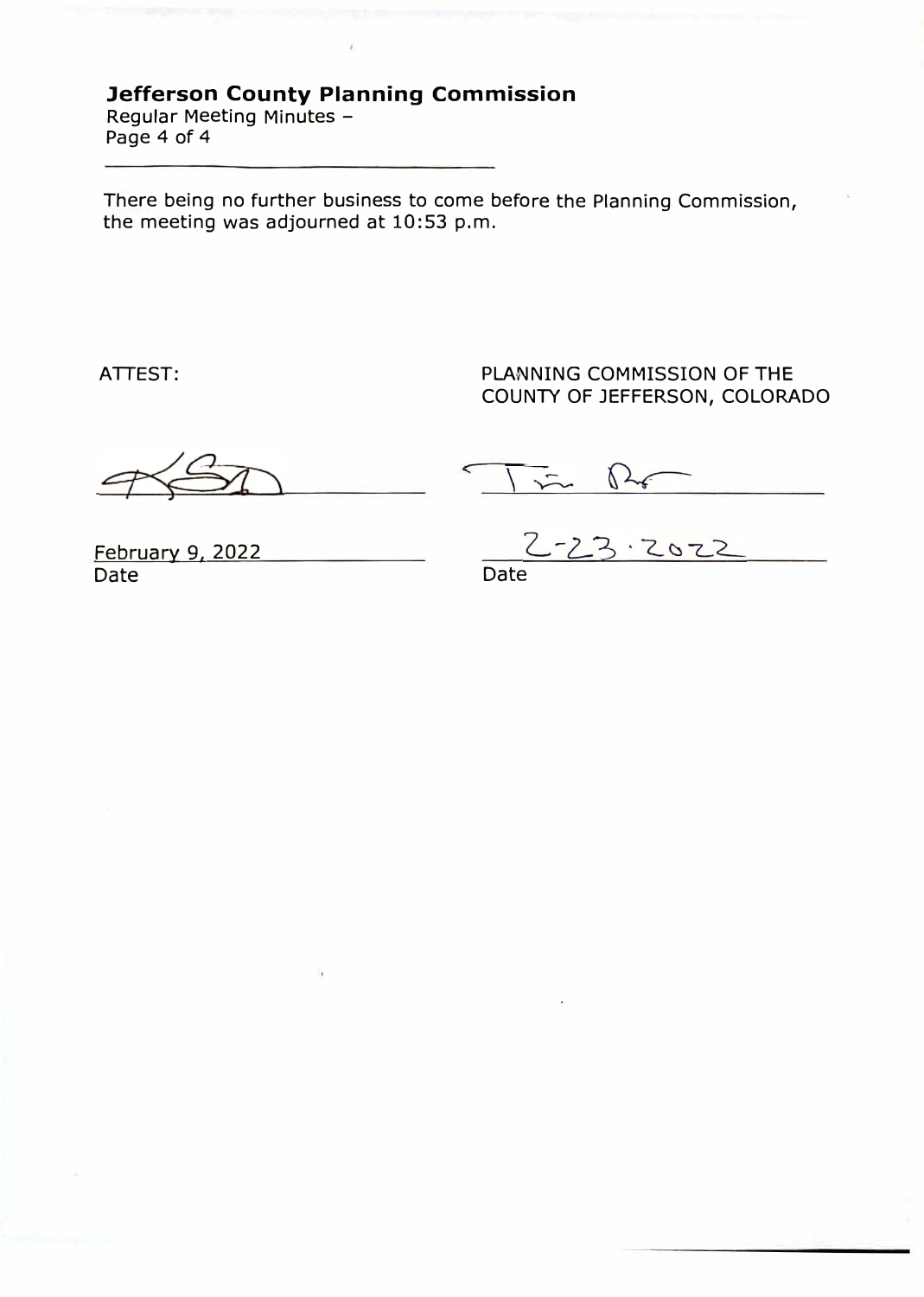It was moved by Commissioner **BECKER** that the following Resolution be adopted:

### BEFORE THE PLANNING COMMISSION COUNTY OF JEFFERSON STATE OF COLORADO

## **February 9, 2022**

### **RESOLUTION**

| 21-135510RZ              | Rezoning                                                                                             |
|--------------------------|------------------------------------------------------------------------------------------------------|
| <b>Case Name:</b>        | Dakota Ridge ODP Amendment No. 1                                                                     |
| <b>Owner/Applicant:</b>  | Meritage Homes of Colorado, Inc., an Arizona<br>corporation                                          |
| Location:                | 11415 W Belleview Avenue                                                                             |
|                          | Lots 1-72 and Tracts A-4, Dakota Ridge Subdivision<br>Section 16, Township 5 South, Range 69 West    |
| <b>Approximate Area:</b> | $6.01$ acres                                                                                         |
| <b>Purpose:</b>          | To amend the existing Planned Development<br>(PD) to modify the required front and side<br>setbacks. |
| <b>Case Manager:</b>     | Kristen Cowan                                                                                        |

The Jefferson County Planning Commission hereby recommends **APPROVAL** of the above application on the basis of the following facts:

- 1. That the factors upon which this decision is based include evidence and testimony and staff findings presented in this case.
- 2. The Planning Commission finds that:
	- A. The proposed amendment to the lot and building standards of the existing townhome residential uses are compatible with the existing and allowable townhome residential uses in the surrounding area.
	- B. The proposal is in general conformance with the Comprehensive Master Plan (CMP). The existing and proposed land uses are in conformance with the CMP. All other applicable goals and policies of the Comprehensive Master Plan have been met.
	- C. The ability to mitigate the negative impacts of the proposed land use upon the surrounding area have been considered and no negative impacts were identified.
	- D. The subject property is served by the West Metro Fire Protection District and the Jefferson County Sheriff's Office. Water and sanitation are provided by Lakehurst Water and Sanitation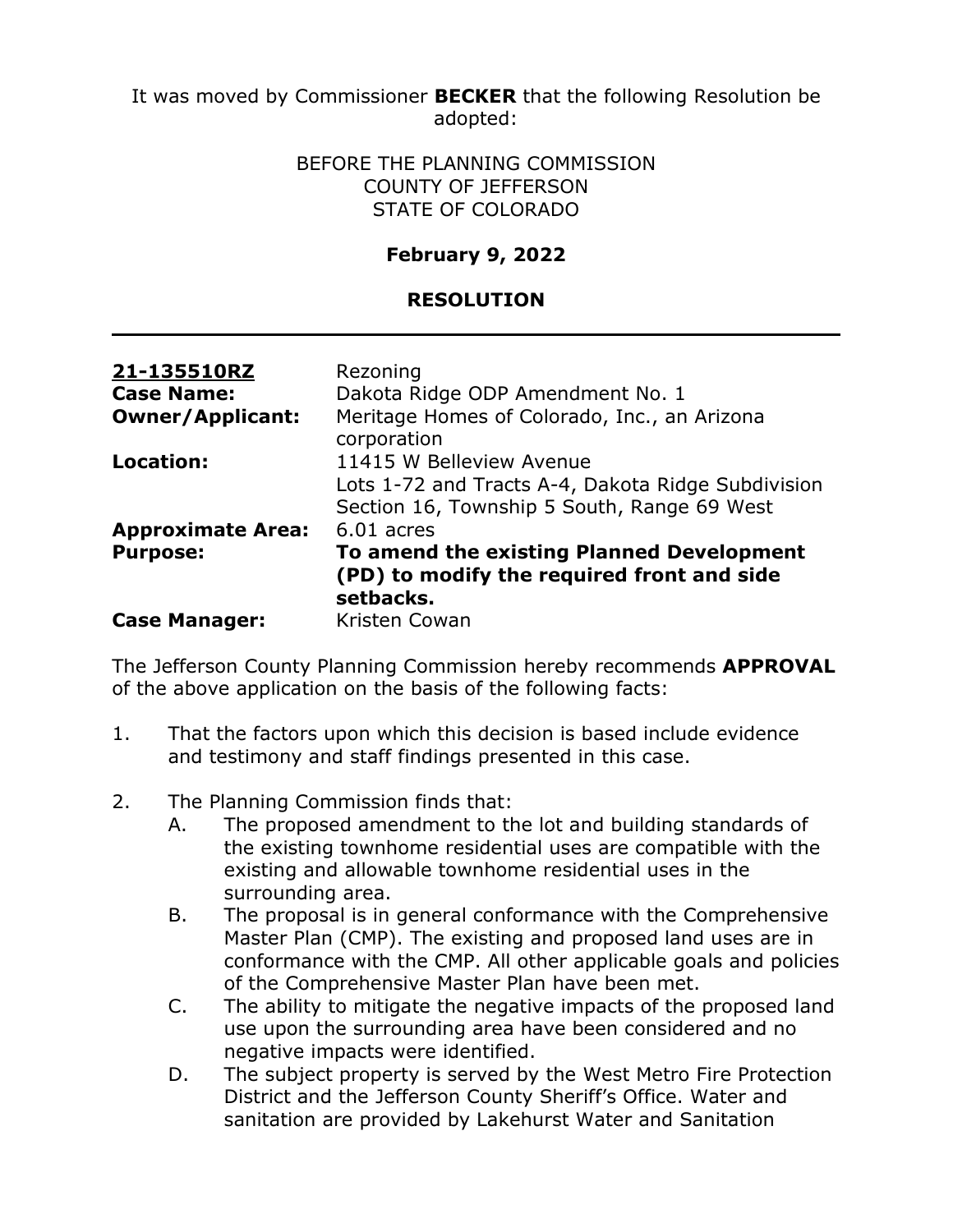Jefferson County Planning Commission Resolution Case #21-135510RZ February 9, 2022 2 of 2

> District. Existing infrastructure is adequate and available to serve the proposed land use.

E. The proposed rezoning will not result in significant impacts to the health, safety, and welfare of the residents and landowners in the surrounding area.

Commissioner **SPENCER** seconded the adoption of the foregoing Resolution, and upon a vote of the Planning Commission as follows:

| Commissioner | <b>Rogers</b>  | aye |
|--------------|----------------|-----|
| Commissioner | <b>Hatton</b>  | aye |
| Commissioner | <b>Spencer</b> | aye |
| Commissioner | <b>Cooke</b>   | aye |
| Commissioner | <b>Jost</b>    | aye |
| Commissioner | <b>Becker</b>  | aye |

The Resolution was adopted by **unanimous** vote of the Planning Commission of the County of Jefferson, State of Colorado.

I, Kimi Schillinger, Executive Secretary for the Jefferson County Planning Commission, do hereby certify that the foregoing is a true copy of a Resolution duly adopted by the Jefferson County Planning Commission at a regular hearing held in Jefferson County, Colorado, February 9, 2022.

 $\sim$ 

Kimi Schillinger Executive Secretary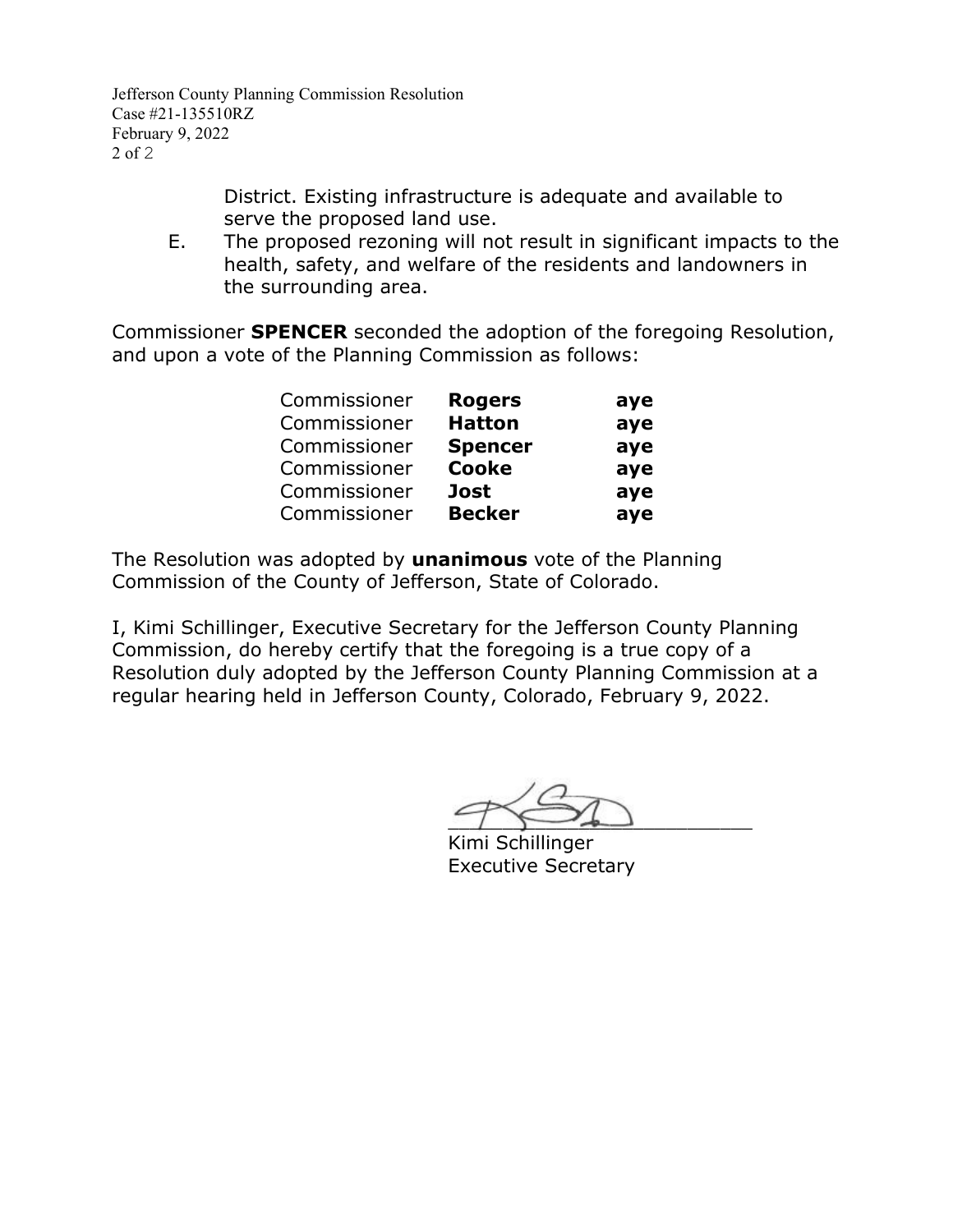It was moved by Commissioner **JOST** that the following Resolution be adopted:

### BEFORE THE PLANNING COMMISSION COUNTY OF JEFFERSON STATE OF COLORADO

## **February 9, 2022**

### **RESOLUTION**

| 21-109202RZ<br><b>Case Name:</b> | Rezoning<br>54th and McIntyre Official Development Plan                                                                                               |
|----------------------------------|-------------------------------------------------------------------------------------------------------------------------------------------------------|
| <b>Owner:</b>                    | Margaret Ann Hunnicutt, and Robert Gordon<br>Lipstreu, Sr.                                                                                            |
| Location:                        | 5400 and 5440 McIntyre Street<br>Section 13, Township 3 South, Range 70 West                                                                          |
| <b>Approximate Area:</b>         | 16.16 Acres                                                                                                                                           |
| <b>Purpose:</b>                  | To rezone from Agricultural - Two (A-2) to a<br>Planned Development (PD) to allow for 128<br>detached and attached dwelling units on a<br>single lot. |

### **Case Manager:** Nick Nelson

The Jefferson County Planning Commission hereby recommends **DENIAL** of the above application on the basis of the following facts:

- 1. That the factors upon which this decision is based include evidence and testimony and staff findings presented in this case.
- 2. The Planning Commission finds that:
	- A. The proposed Mixed Housing residential land use is not compatible with the existing and allowed single-family residential and agricultural land uses in the surrounding area.
	- B. The proposal is not in conformance with the Comprehensive Master Plan (CMP). The proposal is for residential land uses, as recommended by the North Plains Area Plan, but at a density of eight dwelling units/acre where one dwelling unit is recommended. The proposal does not satisfactorily address the three criteria for proposed land uses out of conformance with the CMP and other applicable goals and policies of the Comprehensive Master Plan have not been met.
	- C. The ability to mitigate the negative impacts of the proposed land use upon the surrounding area have been considered and such